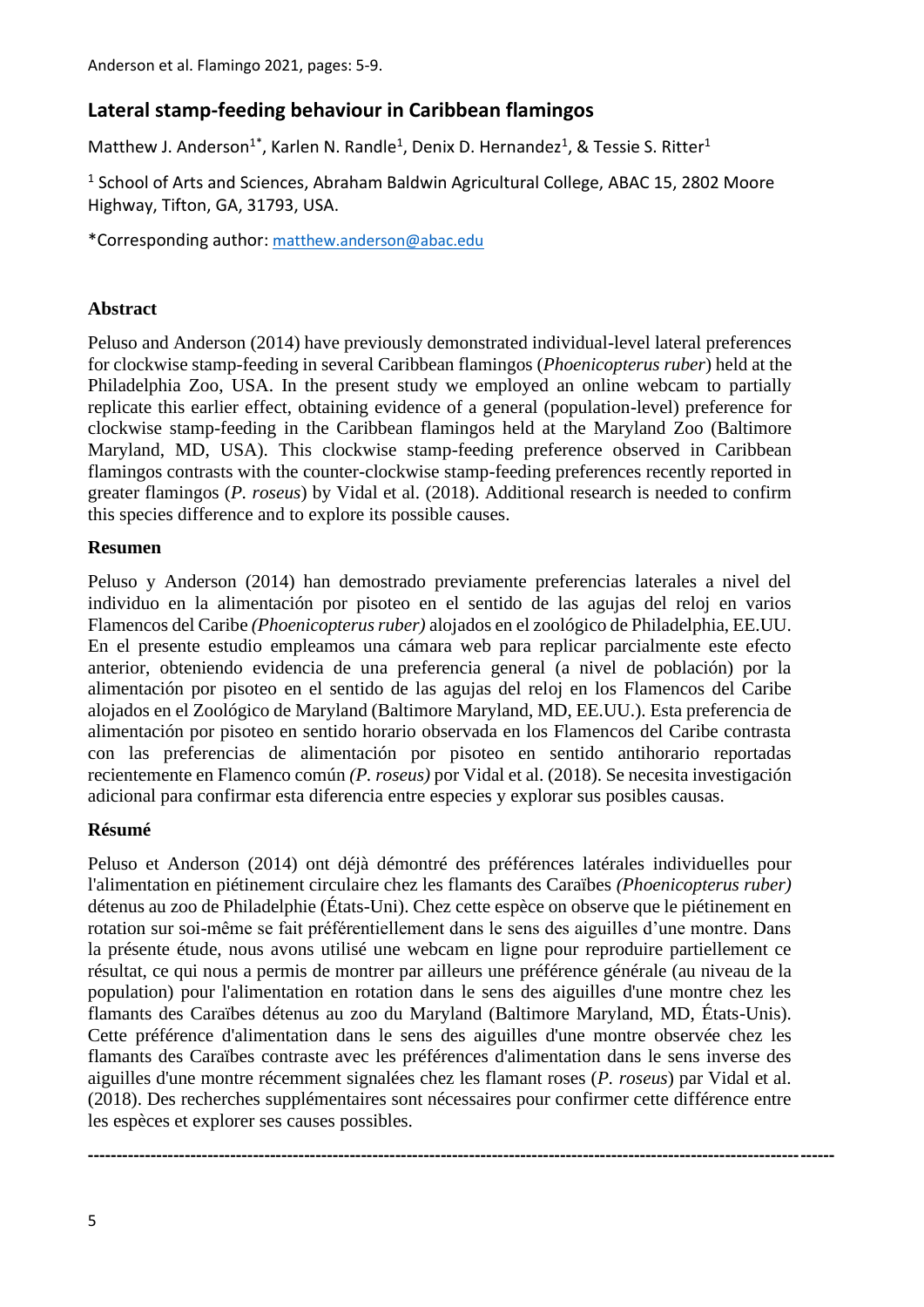### **Introduction**

Laterality (i.e., side preferences in brain and behaviour) has been well documented in a wide variety of species across the animal kingdom, as reviewed by Rogers, Vallortigara & Andrew, 2013). The benefits of laterality to any one individual animal are generally understood to include a reduction in neurological redundancy, enhanced multitasking, and/or improved cognitive processing (Rogers, 2006; Magat & Brown, 2009; d'Antonio-Bertagnolli & Anderson, 2018). The function of population-level lateral preferences, situations in which all/most members of a species display a lateral preference in the same direction, is less well understood, but some have hypothesized that population-level lateral preferences may develop out of a need for social cohesion and stability (Rogers & Workman, 1989) or group coordination (Bisazza, Cantalupo, Capocchiano, & Vallortigara, 2000). If such an explanation is correct, one might expect to find evidence of lateral preferences in more highly gregarious animals such as flamingos, and indeed some evidence for this has been obtained (Anderson, Williams, & O'Brien, 2009; Anderson, 2009; Vidal et al., 2018).

While they failed to obtain evidence of a lateral preference in scratching foot, Peluso and Anderson (2014) demonstrated that some individual Caribbean flamingos (*Phoenicopterus ruber*) held at the Philadelphia Zoo significantly prefer to turn in a clockwise manner when engaging in stampfeeding. Peluso and Anderson (2014) failed to obtain evidence of a significant populationlevel lateral preference in stamp-feeding behaviour within the Philadelphia Zoo flock, but all statistically significant individual-level lateral preferences observed in that study were in the clockwise direction, and the results conceivably could have been impacted by relatively few observed occurrences of the stamp-feeding behaviours under examination. It thus seems warranted to further examine the possibility of populationlevel lateral stamp-feeding preferences in Caribbean flamingos. Additional study of this question is further warranted considering more recent evidence from Vidal and colleagues (2018) illustrating a populationlevel lateral preference in wild Greater flamingos (*Phoenicopterus roseus*) for counter-clockwise turning while stampfeeding. Indeed, whether species differences may exist in flamingo lateral stamp-feeding preferences is an intriguing notion.

Thus, the present study aimed to expand upon the previous work of Peluso and Anderson (2014) to further observe and analyse lateral preferences in Caribbean flamingo stampfeeding and scratching behaviours. Here we employed a publicly available online webcam focused on a captive Caribbean flamingo flock held at the Maryland Zoo (Baltimore, MD, USA) to examine population-level lateral preferences of the behaviours in question, thus attempting to replicate the previously observed effects in a different group of captive flamingos.

### **Methods**

Between 09:00 and 11:00 EST/EDT one of three observers (K.R., D.H., or T.R.) logged on to Maryland Zoo's livestream flamingo webcam

[\(https://www.marylandzoo.org/animals/live](https://www.marylandzoo.org/animals/live-cams-feeds/flamingo-live-cam/)[cams-feeds/flamingo-live-cam/\)](https://www.marylandzoo.org/animals/live-cams-feeds/flamingo-live-cam/) to observe and record flamingo behaviour for 30 minutes, utilizing an all-occurrence sampling technique (Altmann, 1974), tallying the occurrence of any of the following behaviours displayed by any of the flamingos in the flock over the course of the observation period. Specifically, we tallied: instances of clockwise and counter-clockwise turning during stampfeeding in which the body was the pivot point, instances of clockwise and counter-clockwise turning during stamp-feeding in which the head was the pivot point, and instances in which a flamingo scratched itself with either its right or left leg. A bout of stamp-feeding involved at least one full rotation in either a clockwise or counter-clockwise direction.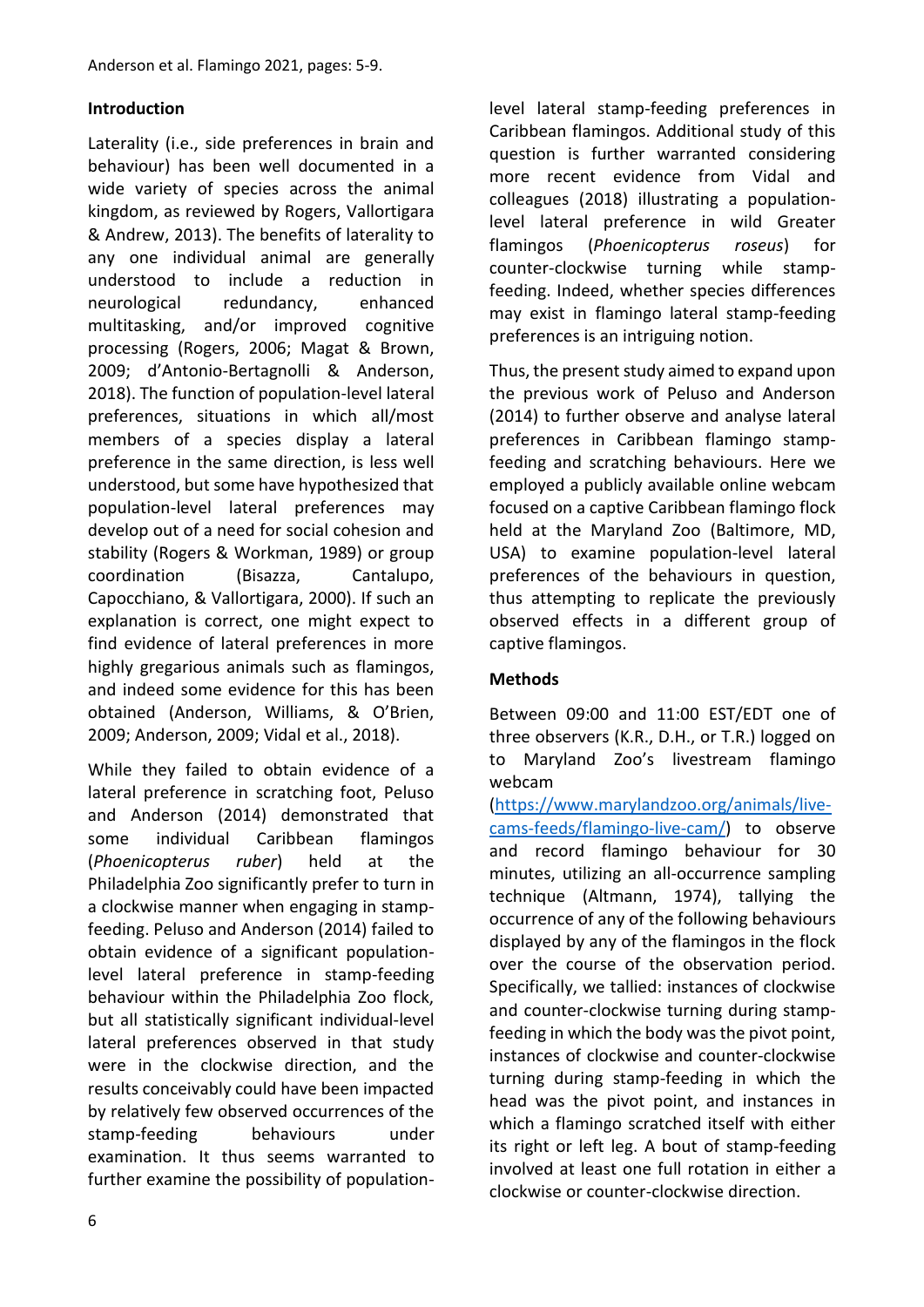Multiple bouts of any one behaviour displayed by a single flamingo needed to be separated by at least 5-sec of "calm" during which the behaviour was not displayed in order for the behaviour to be tallied as multiple bouts. In each category, we only counted those birds that were clearly seen displaying the behaviour in question; if there was any uncertainty about the behaviour being observed, we didn't count the behaviour in that category.

Only one 30-minute observation per day was gathered between 1<sup>st</sup> October and 23<sup>rd</sup> November 2020. The 09:00-11:00 observation window was selected as a time during which flamingos were likely to be active, as they are known to rest during the middle of the day (Bildstein, Frederick, & Spalding, 1991). At the end of the study, behavioural tallies were totalled across all observations and a binomial analysis (with correction for continuity) (Siegel, 1956) was conducted on each behaviour (scratching, stamp-feeding) comparing the observed distributions of right and left foot scratching and clockwise and anticlockwise stamp-feeding (collapsing across instances in which the head or body served as pivot) to chance performance.

## **Results**

Stamp feeding (collapsing across instances in which the head or body served as pivot) was more likely to occur in a clockwise direction (clockwise instances=80, counter-clockwise instances=56) and the observed distribution significantly differed from chance (*z*=1.972, *p*=0.049, two-tailed). There was no obvious lateral preference in scratching foot (left=43, right=45) and the observed distribution did not significantly differ from chance performance (*z*=0.106, *p*=0.912, two-tailed).

### **Discussion**

Peluso and Anderson (2014) have previously obtained evidence of individual-level lateral preferences for clockwise stamp-feeding in several Caribbean flamingos held at the Philadelphia Zoo, and also failed to obtain

evidence of lateral preferences in scratching foot. The general tendency toward clockwise stamp-feeding observed here in the Maryland Zoo Caribbean flamingo flock partially replicates this previously observed effect and suggests that Caribbean flamingos may generally prefer clockwise turning while stamp-feeding (i.e., a population-level lateral preference). The lack of scratching foot preference in Caribbean flamingos would also seem to be well established at this point and is likely explained by the symmetrical need for maintenance/comfort that scratching behaviour satisfies; it may be disadvantageous to ignore one half of the body by having a preferred scratching foot.

While Peluso and Anderson (2014) utilised a method that allowed for tracking of individual flamingo behaviour over the course of that study, the webcam-based method employed in the present investigation did not allow for identification and tracking of individual birds and was thus limited to examining group/population-level behavioural patterns (Anderson, 2009; Anderson et al., 2011; Peluso et al., 2013). Given this limitation, it is unclear whether the observed populationlevel lateral preference is the product of several very strong individual-level lateral preferences within the group or if it is a true general preference for clockwise stampfeeding shared by all/most members of the flock. Additional research with both captive and wild Caribbean flamingos is necessary to further examine this issue. That being said, with multiple studies from two distinct flocks of Caribbean flamingos now evidencing some preferences for clockwise stamp-feeding, it seems reasonable to conclude that when Caribbean flamingos do display a significant lateral preference when stamp-feeding it is likely to be in the clockwise direction.

As was proposed by Vidal et al. (2018), a population-level lateral preference for stampfeeding in flamingos could have arisen due to space constraints of the social-foraging flamingos such that they need to rotate in the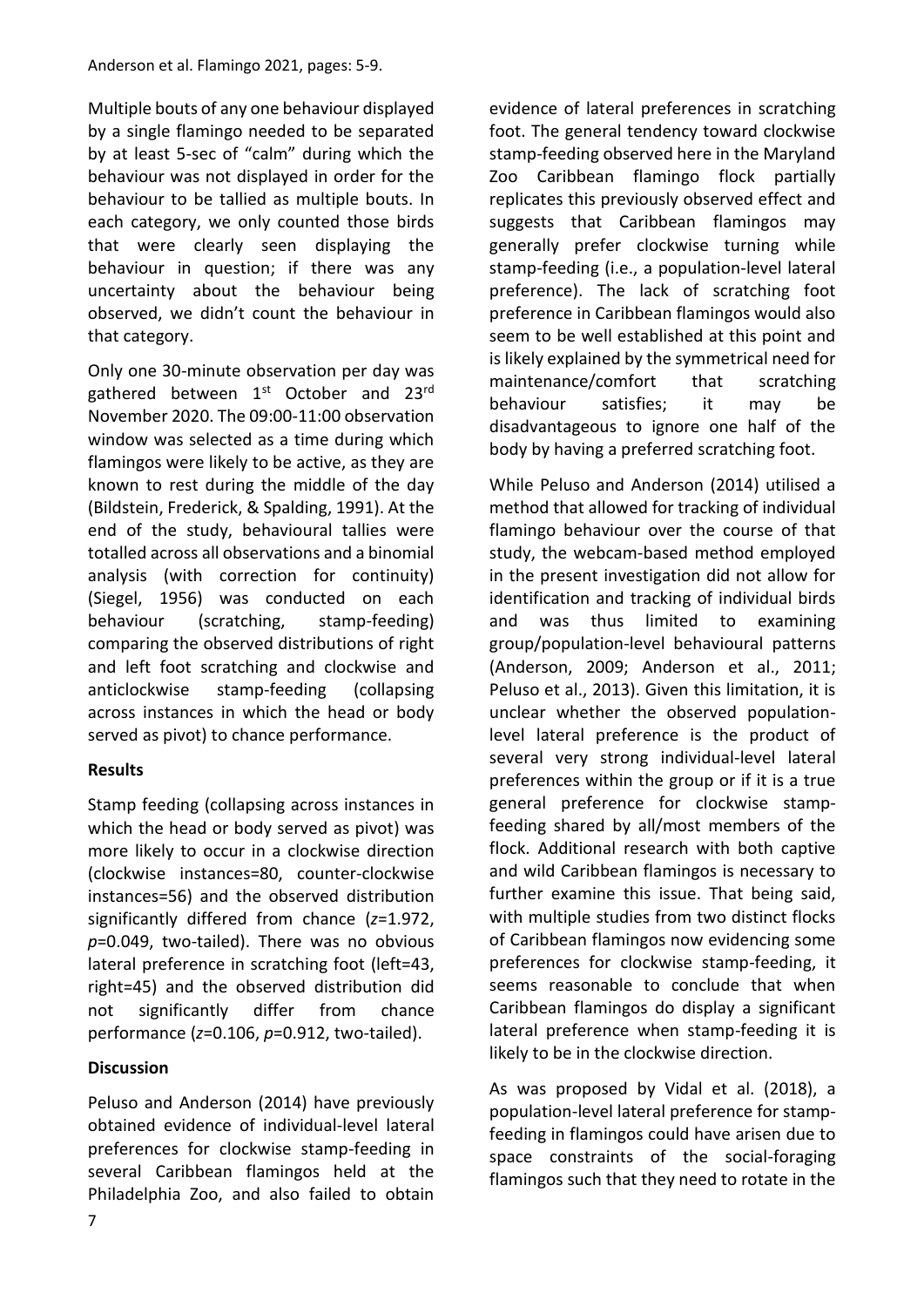same direction to avoid collision with nearby conspecifics or possibly as a means by which to encourage food items more effectively to be stirred up from the substrate. Particularly if the species difference hinted at in the pattern of available results holds true, with greater flamingos preferring counter-clockwise stamp-feeding and Caribbean flamingos preferring to stamp-feed in a clockwise direction, these explanations seem to most parsimoniously account for the observed effects as they could conceivably leave room for the development of opposite lateral preferences in such closely related species by chance. Future research with both captive and wild flocks of both species is necessary to verify this possible species difference and to explore the reasons for its occurrence.

### **Conclusions**

The present study demonstrated a general (population-level) preference for clockwise stamp-feeding in the Caribbean flamingos held at the Maryland Zoo, a finding that when taken together with earlier results obtained from a different captive flock seems to suggest that when Caribbean flamingos do display a significant lateral stamp-feeding preference it is likely to be in a clockwise direction. This contrasts with the counterclockwise stamp-feeding preference that has been reported in greater flamingos. Additional research with wild and captive flocks of both species is needed to confirm this potential species difference and to explore its possible causes.

### **Acknowledgements**

The authors wish to express their gratitude to the Maryland Zoo for granting us permission to utilise their flamingo webcam for this project.

### **References**

Altmann, J. (1974). Observational study of behavior: Sampling Methods. *Behaviour*, 49, 227-267.

Anderson, M. J. (2009). Lateral neck-resting preferences in the Lesser Flamingo (*Phoeniconaias minor*). In Childress, B., Arengo, F. and Bechet, A. (Eds.), *Flamingo, Bulletin of the IUCN SSC/Wetlands International Flamingo Specialist Group,* No. 17. (pp. 37-39). Wildfowl &Wetlands Trust, Slimbridge, UK.

Anderson, M. J., Urbine, J. L., Wilson, C. & Calabro, L. (2011). Employment of webbased images and a live web cam in the examination of lateral neck-resting preferences in the American flamingo (*Phoenicopterus ruber*). *Journal of Caribbean Ornithology*, 24*,* 41-47.

Anderson, M. J., Williams, S. A. & O'Brien, E. H. (2009). Individual differences in preferred neck resting position of Caribbean flamingos *(Phoenicopterus ruber)*. *Laterality: Asymmetries of Body, Brain and Cognition*, 14, 66-78. [Corrigendum. (2012). *Laterality*, 17 (6), 755-756].

Bildstein, K. L., Frederick, P. C. & Spalding, M. G. (1991). Feeding patterns and aggressive behaviour in juvenile and adult American flamingos. *Condor*, 93, 916-925.

Bisazza, A., Cantalupo, C., Capocchiano, M. & Vallortigara, G. (2000). Population lateralisation and social behaviour: A study with 16 species of fish. *Laterality: Asymmetries of Body, Brain and Cognition*, 5, 269 284.

d'Antonio-Bertagnolli, A.J. & Anderson, M.J. (2018). Lateral asymmetry in the freely occurring behavior of budgerigars (*Melopsittacus undulatus*) and its relation to cognitive performance. *Laterality: Asymmetries of Body, Brain and Cognition*, 23, 344-363.

Magat, M. & Brown, C. (2009). Laterality enhances cognition in Australian parrots. *Proceedings of the Royal Society B: Biological Sciences*, 276, 4155–4162.

Peluso, A.I. & Anderson, M.J. (2014). The Role of Lateralization in Feeding Behavior and